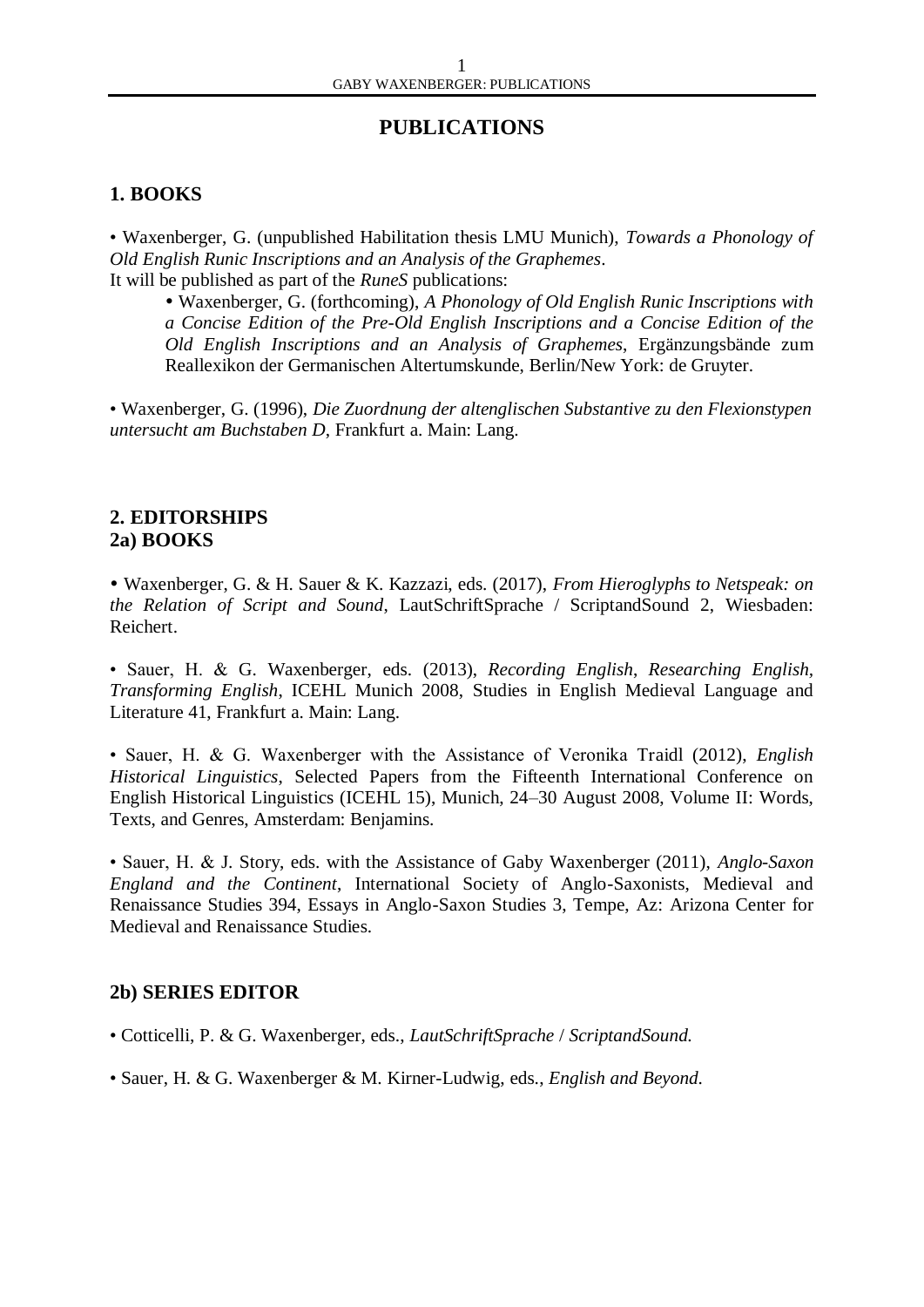## **3. ARTICLES**

Waxenberger, G. (2020), "The Runic Inscription", eds. *Richard Brown*, *Steven Teague*, *Louise Loe*, *Berni Sudds*, *Elizabeth Popescu*, *Excavations at Stoke Quay*, *Ipswich*, East Anglian Archaeology 171, Oxford: Oxbow Books, 199-202.

Waxenberger, G. (2020), "Appearances are Deceiving: The Caistor-by-Norwich Astragalus (ca. AD 425-475)" *Ihr werdet die Wahrheit erkennen* – *Ye shall know the truth*", eds. H. Sauer & R. Pfeiffer-Rupp, Trier: WVT, 47–56.

Waxenberger, G. (2019), "Absolute Chronology of Early Sound Changes Reflected in Pre-OE Runic Inscriptions", *NOWELE* 72, 60–77.

Waxenberger, G. (2018a), "**alu** on the Spong Hill Urn: an Attestation of the Scandinavian Trait in Pre-Old English?", *Hvanndalir: Beiträge zur europäischen Altertumskunde und mediävistischen Literatur*, eds. A. Bauer & A. Pesch, Ergänzungsband zum Reallexikon der Germanischen Altertumskunde, 597–624, Berlin/New York: de Gruyter.

Waxenberger, G. (2018b), "All Good Things Come in Threes: The Three Sequences on the Undley Brateate", *Worte über Wörter*, eds. K. Kazzazi & K. Luttermann & S. Wahl & Th. Fritz, 491–533, Tübingen.

 Waxenberger, G. (2017a), "A New Character on the Sedgeford Runic Handle/Ladle", *Portable Antiquity Scheme*: https://finds.org.uk/database.

 Waxenberger, G. (2017b), "How 'English' is the Early Frisian Runic Corpus? The Evidence of Sounds and Forms", *Frisians and their North Sea Neighbours, From the Fifth Century to the Viking Age*, eds. J. Hines & N. IJssennagger, Woodbridge: Boydell & Brewer, 93–124.

 Waxenberger, G. (2017c), "The Name of the Rune æ*sc*: The Transformation of the Common Germanic Rune \**ansuz* to Pre-OE Rune æ*sc*", *Die Faszination des Verborgenen und seine Entschlüsselung* – *Rā*D*i sār kunni*, Beiträge zur Runologie, skandinavistischen Mediävistik und germanischen Sprachwissenschaft, eds. J. Krüger & V. Busch, K. Seidel, C. Zimmermann, U. Zimmermann, Berlin/Boston: de Gruyter, 363–377.

 Waxenberger, G. (2017d), "The Development of the Old English Rune Row", *From Hieroglyphs to Netspeak: on the Relation of Script and Sound*, LautSchriftSprache / ScriptandSound 2, eds. G. Waxenberger & H. Sauer & K. Kazzazi, Wiesbaden: Reichert, 209–247.

 Waxenberger, G. (2017e), "A New Character on the Sedgeford Runic Handle/Ladle: Sound Value Wanted", *Anglia* 135/4, 627–640.

 Waxenberger, G. (2017f), "Date and Provenance of the Auzon or Franks Casket", *Life on the Edge: Social, Political and Religious Frontiers in Early Medieval Europe*, Studien zur Sachsenforschung 6, eds. S. Semple & C. Orsini & S. Mui, Wendeburg: Verlag Uwe Krebs, 121–133.

 H. Sauer & G. Waxenberger (2017), "Dialects", *The History of English*, Volume 2: Old English, eds. L. Brinton & A. Bergs, Berlin/Boston: de Gruyter, 160–186.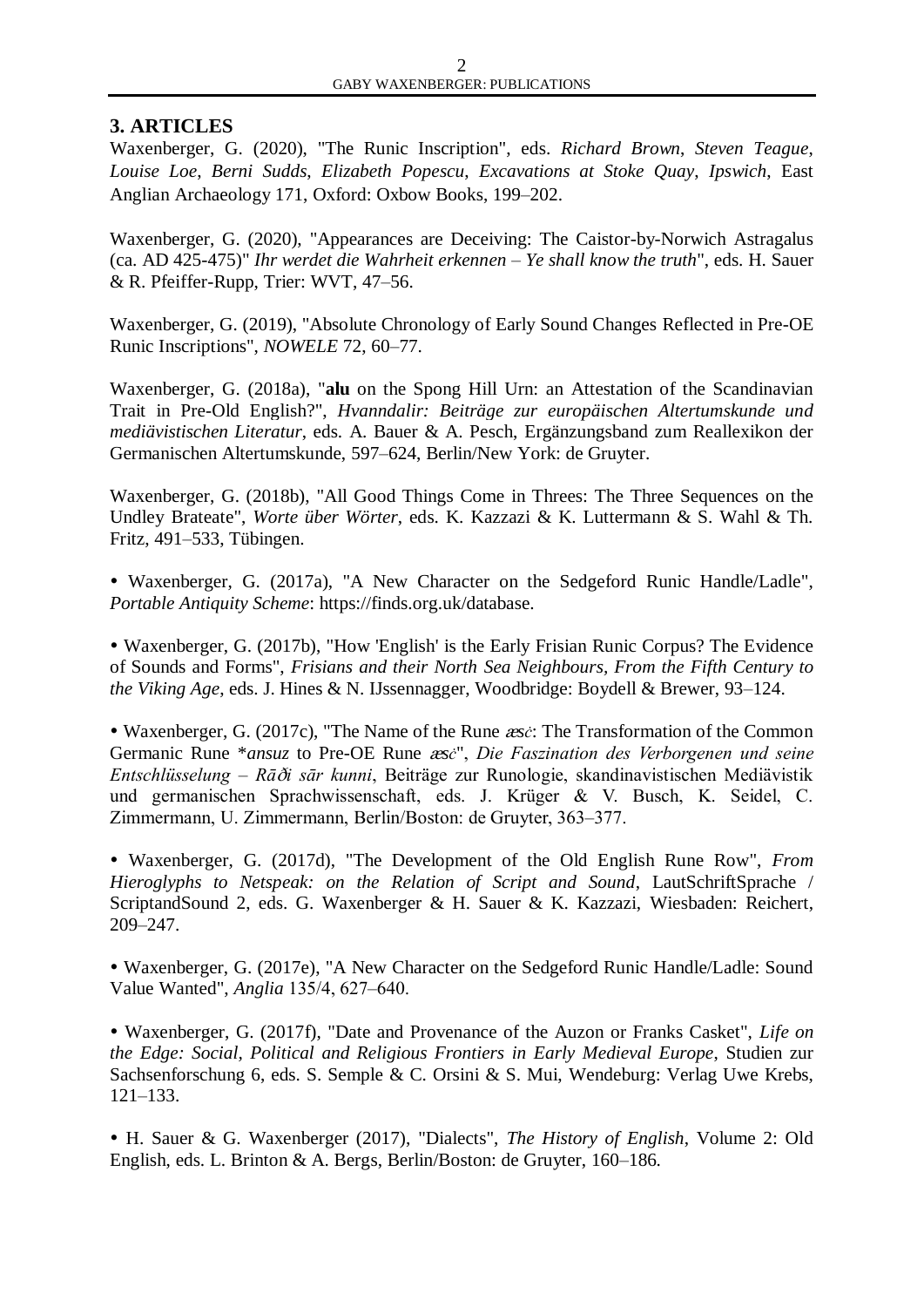Waxenberger, G. (2016), "Graphemes: (Re)construction and Interpretation", *Variation Within and Among Writing Systems, Concepts and Methods in the Analysis of Ancient Written Documents*, LautSchriftSprache / ScriptandSound 1, eds. P. Cotticelli & A. Rizza, Wiesbaden: Reichert, 353–370.

 Waxenberger, G. (2015), "Record ID: NMS-63179C: Interpretation", *Portable Antiquities Scheme*:<https://finds.org.uk/database/artefacts/record/id/751600> (Runic Lead Norwich).

• Waxenberger, G. (2013a), "Text Types and Formulas on Display: the Old English Rune Stone Monuments in England", *vind*æ*rinne wunderb*æ*rer m*æ*re*, Studia Medievalia Septentronalia 24, Gedenkschrift Ute Schwab, ed. M. Schulz, Wien: Fassbaender, 495–518.

• Waxenberger, G. (2013b), "The Reflection of Pre-Old English Sound Changes in Pre-Old English Runic Inscriptions. Including a List of all the OE Runic Inscriptions", *Recording English, Researching English, Transforming English*, ICEHL Munich 2008, Studies in English Medieval Language and Literature 41, eds. H. Sauer & G. Waxenberger, Frankfurt a. Main: Lang, 17–64.

• Waxenberger, G. (2012), "The New Sign  $\mathbb{M}$  in the Baconsthorpe Inscription", *Anglia* 130, 177–194.

• H. Sauer & G. Waxenberger (2012), "Old English: Dialects", *HSK*, *Handbücher zur Sprachund Kommunikationswissenschaft,* 34.1, eds. A. Bergs & L. Brinton, Frankfurt/New York: de Gruyter, 340–361.

• Waxenberger, G. (2011a), "The Perfect Fit of the Fuþark and the Imperfect Attestation of the Old English Runes", *LautSchriftSprache*, Beiträge zur vergleichenden historischen Graphematik, eds. E. Glaser & A. Seiler & M. Waldispühl, Zürich: Chronos Verlag, 83–108.

• Waxenberger, G. (2011b), "The Old English Runic Inscription of the Whitby Comb and Modern Technology", *Amsterdamer Beiträge zur älteren Germanistik* 67, *Thi Timit Lof*: Festschrift für Arend Quak zum 65. Geburtstag, eds. G. Kroonen & E. Langbroek, H. Terridon, A. Roeleveld, Amsterdam: Rodopi, 69–77.

• Waxenberger, G. (2011c), "The Cryptic Runes on the Auzon Franks Casket: A Challenge for the Runologist and the Lexicographer", *More Than Words*, English Lexicography and Lexicology Past and Present. Essays Presented to Hans Sauer on the Occasion of the 65th Birthday, Part I, eds. R. Bauer & U. Krischke, Frankfurt a. Main: Lang, 161–170.

• Waxenberger, G. (2011d), "The Development of the Old English *fuþorc* and the 'Perfect Fit'", *Eichstätter Sprachgeschichten*, Ein Kolloquium zu Ehren von Elke Ronneberger-Sibold, eds. K. Kazzazi & S. Wahl, K. Luttermann, Th. Fritz, St. Potsch-Ringeisen, Würzburg: Königshausen & Neumann, 199–216*.*

• Waxenberger, G. & K. Kazzazi (2011), "Research Project 'Runische Schriftlichkeit in den germanischen Sprachen – Runic Writing in the Germanic Languages (RuneS)'", *Amsterdamer Beiträge zur älteren Germanistik* 68, 255–258.

• Park Young-Bae & G. Waxenberger (2011), "Old English Runes and Runic Inscriptions: The State of the Art", *Poetica* 75, 1–29.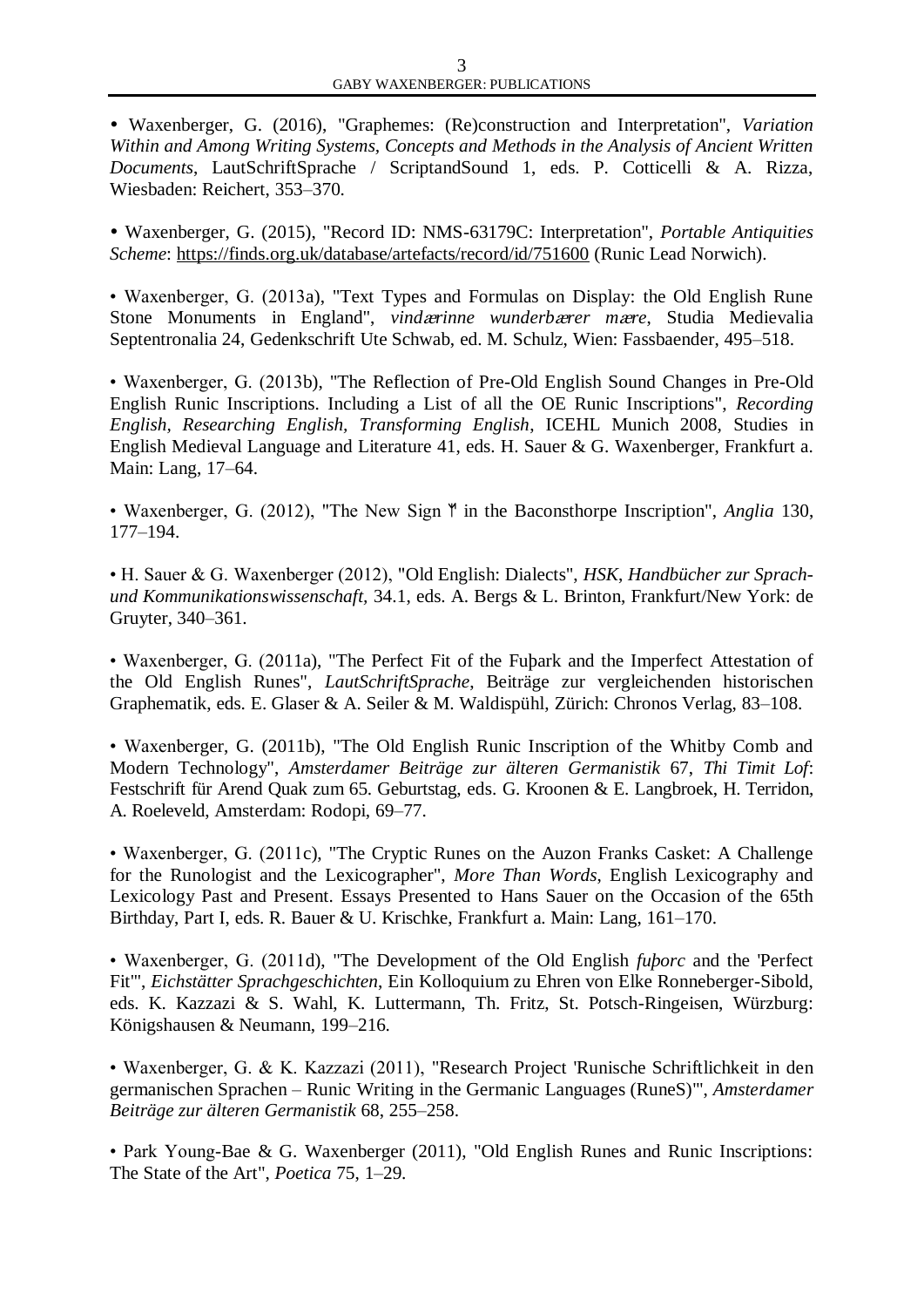• Waxenberger, G. (2006a), "The Representation of Vowels in Unstressed Syllables in the Old English Runic Corpus", eds. A. Bammesberger & G. Waxenberger, *Das ältere Fuþark und seine einzelsprachlichen Weiterentwicklungen*, Ergänzungsbände zum Reallexikon der Germanischen Altertumskunde 51, Berlin/New York: de Gruyter, 272–314.

• Waxenberger, G. (2006b), "The *yew*-rune  $(1, 1)$  and the Runes N, X,  $*$  and l in the Old English Corpus (Epigraphical Material)", *Runes and Their Secrets: Studies in Runology*, eds. M. Stoklund & M. Lerche Nielsen, B. Holmberg, G. Fellows-Jensen, Copenhagen: Museum Tusculanum Press, 385–414.

• Waxenberger, G. (2006c), "The Fuþark and its Further Developments in Individual Linguistic Traditions, Eichstätt, 20–24 July 2003", *Nytt om Runer* 19, 31–33.

• Waxenberger, G. (2005), "Towards a Phonology of the Old English Runic Inscriptions (Epigraphical Material): The Phonemic Inventory", *Englische Sprachwissenschaft und Mediävistik: Standpunkte – Perspektiven – Neue Wege*, ed. G. Knappe, Frankfurt a. Main: Lang, 157–166.

• Waxenberger, G. (2004), "The 6th Rune **c** and its Additions  $\lambda$  (Rune 29) and  $\chi$  (Rune 30) in the Old English *fuþorc*: Graphemic Variants and Phonological Realizations", *Namenwelten*, Ergänzungsbände zum Reallexikon der Germanischen Altertumskunde 44, eds. A. van Nahl & L. Elmevik & S. Brink, Berlin/New York: de Gruyter, 730–738.

• Waxenberger, G. (2003a), "The Non-Latin Personal Names on the Name-bearing Objects in the Old English Runic Corpus (Epigraphical Material): A Preliminary List", *Runica – Germanica – Mediaevalia*, Ergänzungsbände zum Reallexikon der Germanischen Altertumskunde 37, eds. W. Heizmann & A. van Nahl, Berlin/New York: de Gruyter, 932– 968.

• Waxenberger, G. (2003b), "The Intriguing Inscription of the Gandersheim Runic Casket Revisited", *Bookmarks from the Past*, Studies in Early English Language and Literature in Honour of Helmut Gneuss, eds. L. Kornexl & U. Lenker, Frankfurt a. Main: Lang, 143–176.

• Waxenberger, G. (2000), "The Inscription on the Gandersheim Casket and the Runes in the Old English Runes Corpus (Epigraphical Material)", *Das Gandersheimer Runenkästchen*, Internationales Kolloquium Braunschweig, 24.–26. März 1999, Kolloquiumsbände des Herzog-Anton-Ulrich-Museums 1, ed. R. Marth, Braunschweig: Limbach Druck und Verlag, 91–104.

• Waxenberger, G. (1999), "The Problematic Inscription on the Brunswick Casket: Research Summary", ed. A. Bammesberger in redaktioneller Zusammenarbeit mit Gaby Waxenberger, *Pforzen und Bergakker*: *Neues zu Runeninschriften*, Beiheft zu Historische Sprachforschung (Historical Linguistics), Ergänzungsheft 41, 216–229.

## **3a) ARTICLES IN PRINT/FORTHCOMING**

 Waxenberger, G. (in print), "Appearances are Deceiving: The Caistor-by-Norwich Astragalus (ca. AD 425–475)", Gedenkschrift Standop.